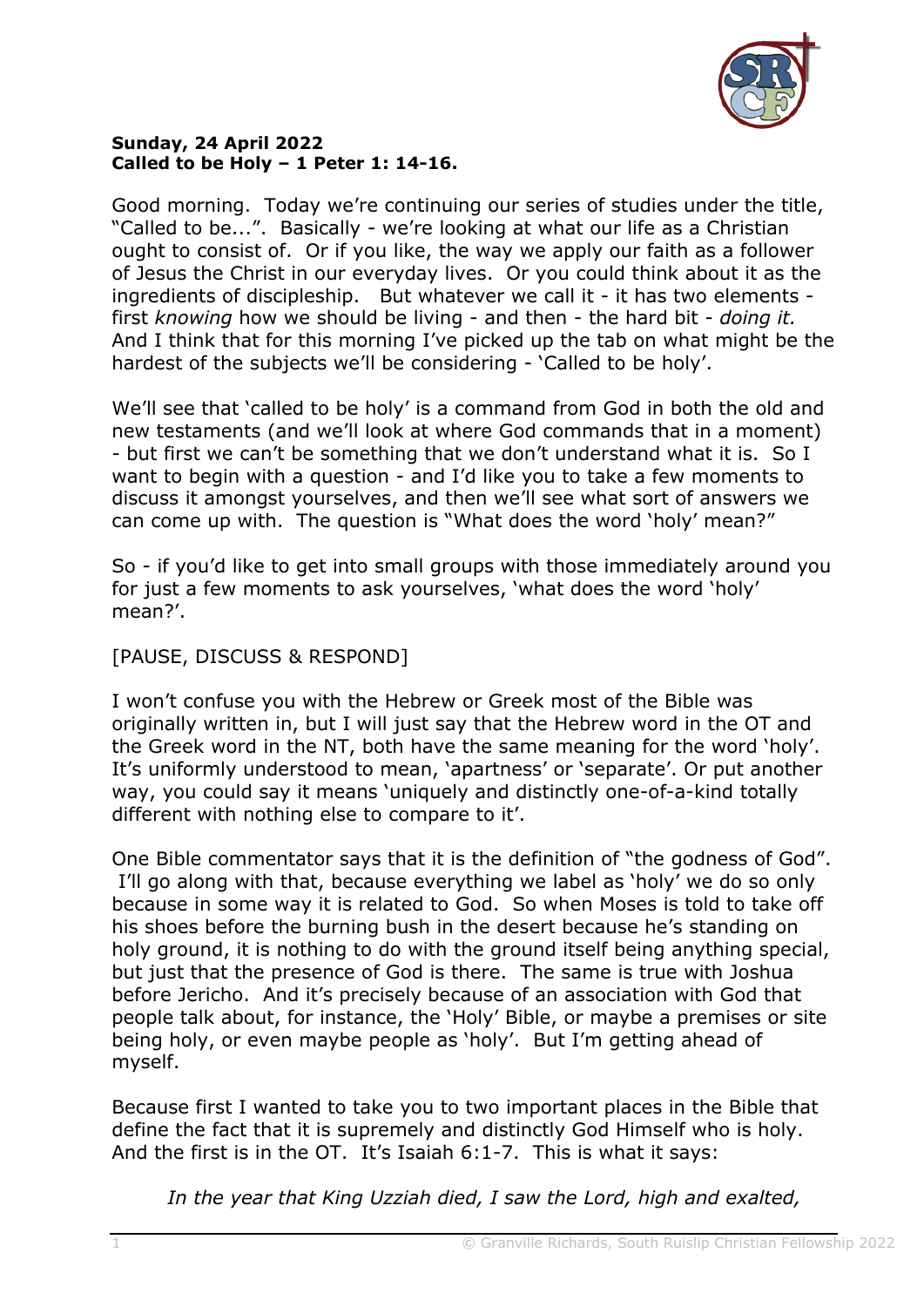

*seated on a throne; and the train of his robe filled the temple. Above him were seraphim, each with six wings: with two wings they covered their faces, with two they covered their feet, and with two they were flying. And they were calling to one another:*

*'Holy, holy, holy is the Lord Almighty; the whole earth is full of his glory.'*

*At the sound of their voices the doorposts and thresholds shook and the temple was filled with smoke. 'Woe to me!' I cried. 'I am ruined! For I am a man of unclean lips, and I live among a people of unclean lips, and my eyes have seen the King, the Lord Almighty.'*

*Then one of the seraphim flew to me with a live coal in his hand, which he had taken with tongs from the altar. With it he touched my mouth and said, 'See, this has touched your lips; your guilt is taken away and your sin atoned for.'*

I could actually have stopped that reading at verse 3 - but I wanted to read on for a reason I'll come to later. Because verse 3 says, "Holy, holy, holy is the Lord Almighty; the whole earth is full of his glory."

Fast forward more than 600 years to the last book in the Bible, and we're with John on the island of Patmos. Now I don't need to say too much about John's situation because we were recently looking at Jesus' messages via John to seven groups of Christians who lived in modern day Turkey. But in Revelation chapter 4 we find John transported in a vision into heaven where he sees a throne, and - surprise, surprise - around it four supernatural creatures. And this is what he hears them say: "Holy, holy, holy is the Lord God Almighty, who was, and is, and is to come." So we find a consistency through the record of the Bible defining God as awe-inspiringly holy.

A. W. Tozer was a pastor, theologian and author of the last century. One book he wrote was called 'The Knowledge of the Holy', and he had some very telling things to say in it. For a start he says this: "It is my opinion that the Christian concept of God in these middle years of the twentieth century is so decadent as to be beneath the dignity of the Most High God, and to actually constitute for professing believers something amounting to a moral calamity". Basically he's saying, we've totally lost an understanding of who a Holy God is. And it's my opinion that things haven't got any better since he wrote that, but in fact, worse during my lifetime. So the *first* thing we need to do this morning is consider what we know about a Holy God before we can understand how *we* are supposed to live a reflection of Him and 'be holy'.

And one thing that saying God is set apart - separate - means is that He is everything we are not. And by implication that means we're not even in a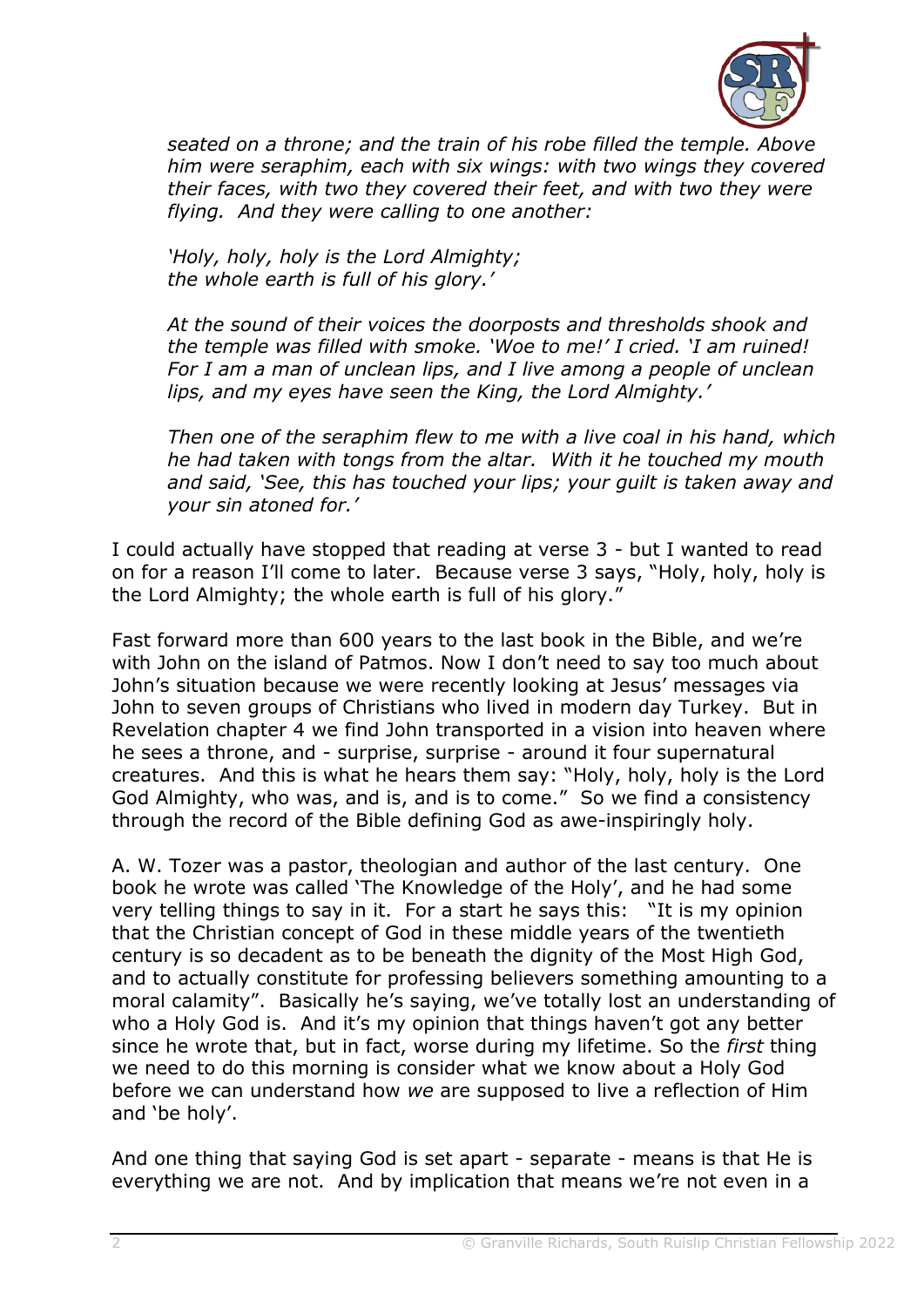

position to understand what 'holy' means. We're not equipped for sure a process. Not unless.... God... from His side of the separation... reveals it. Which is why something Jesus said is so significant. He says in Matthew Ch.11 – *"...no one knows the Father except the Son and those to whom the Son chooses to reveal Him."* So we have to rely on divine revelation to be able to know anything at all about the true Godhead - and all those who try to do it any other way, some by creating their own Theology (and many have) end up producing a false religion. But I'm getting a bit ahead of myself again.

Because - as I've said - one thing that is implicit in defining God as aweinspiringly 'separate' is that He is not like us. If God is holy, *we* definitely are not. If holy is the definition of the 'godness of God' that can't be anything to do with us, can it? Which is why the next thing I've got to say should have a bit of a shock factor in it for us.

Leviticus probably isn't your most favourite book in the Bible. It's a book full of regulations. It's rather reminiscent of a Union Rule Book in the heyday of trade union power around the time I started work. Very hard going. But it does have some gems in it. For instance, in chapter 11 and verse 44 it says, *"I am the Lord your God; consecrate yourselves and be holy, because I am holy."* And in the next verse it says again, "*Be holy because I, the Lord your God, am holy."* The Israelites were told directly and explicitly to 'be holy'. But just how can they do that?

Leviticus was probably written thirteen hundred years, give or take a few, before Jesus walked the earth. After Jesus had returned to heaven, the Church began to grow and spread. It was a difficult time for them, as our look at Jesus messages to the Turkish Christians showed us a short while ago. And during that time a lot of their encouragement to live as they should came from some mature experienced Christians in the form of letters.

So Peter writes this in the first letter we have from him in 1 Peter 1:14-16: As obedient children, do not conform to the evil desires you had when you lived in ignorance. But just as he who called you is holy, so be holy in all you do; for it is written: "Be holy, because I am holy." He's picked up the command in Leviticus and relaunched it as God's command to the NT Church.

So in spite of knowing the seriousness of what 'holy' is, and all that that implies, we, fallen humanity, are commanded to be holy ourselves in both the OT and the NT! Now do you see why I say we should feel a sort of reverberating shock from this statement? Or have we become so immune by familiarity with scripture to fail to be affected by it?

Perhaps something that will help us at this point is to hear another comment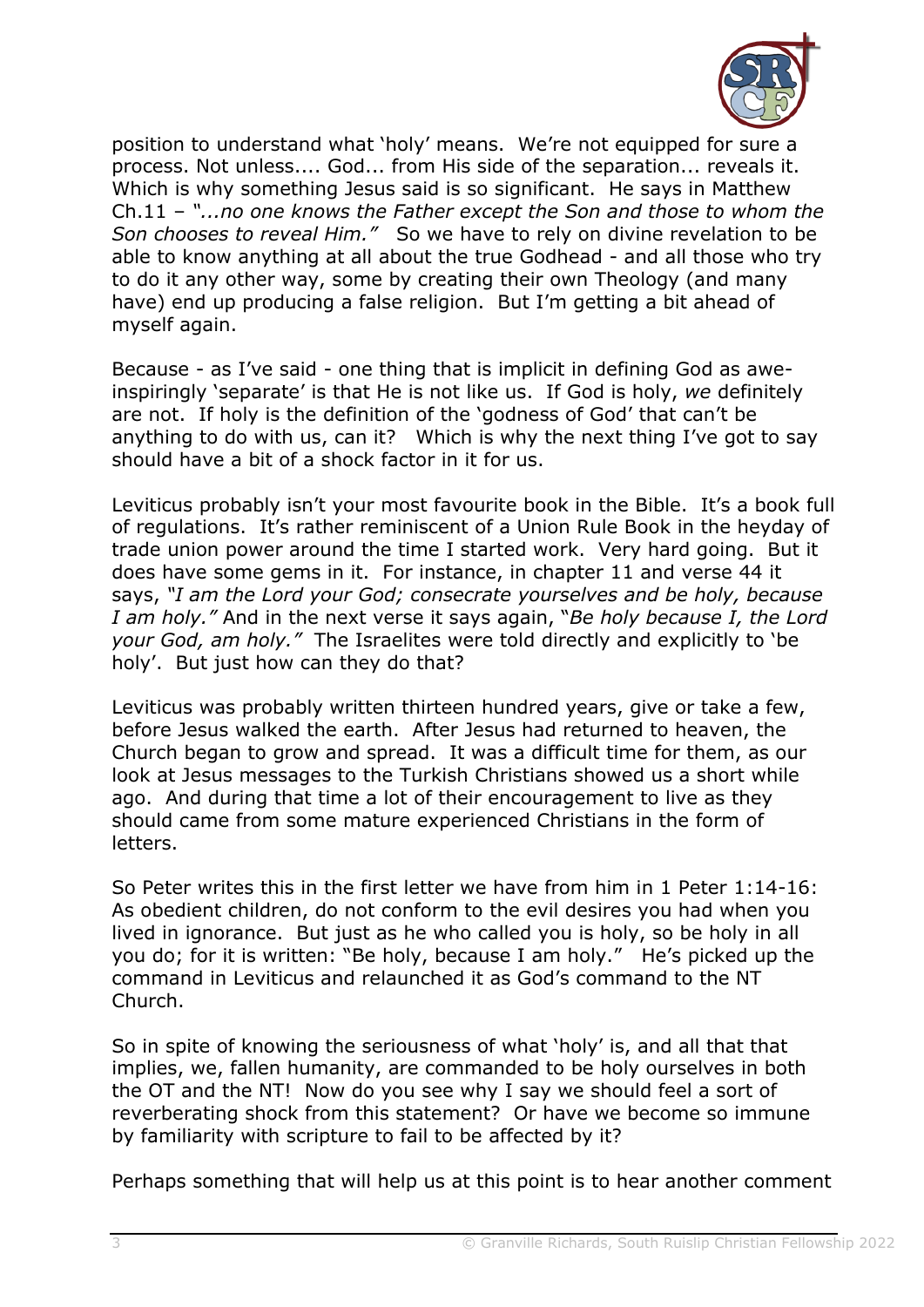

from A W Tozer. I certainly found it useful. He compares the holiness of our awesome God to the command for us to also be holy - and he said this:

"God is Holy with an *absolute holiness* that knows no degrees. *This* unique holiness He cannot impart to His creatures. But there *is* a relative holiness that He shares with the angels in heaven - *and* with redeemed humanity on earth as their preparation for heaven. *This* holiness God can and does impart to them - input *into* them - because He's made it available to them by the blood of the Lamb." And then he tellingly adds, "He requires it of them".

He requires it of us. Which is why it's a command in the Bible. But Tozer then helpfully points something else out: "When God said, 'Be holy because I am holy", He didn't say, "Be as holy *as* I am holy", because that's a total impossibility - absolute holiness is God's alone. But - we *are* still told to 'be holy' - and nowhere does it say this is a different standard of holiness - a sort of lesser second grade holiness. So we've got a bit of a problem. And our first problem is that we're sinful human beings.

Isaiah certainly felt the shockwave of God's holiness in the reading we had earlier from Isaiah Ch.6. He '*saw the Lord, high and exalted, seated on a throne; and the train of his robe filled the temple. And he heard the living creatures calling to each other: 'Holy, holy, holy is the Lord Almighty; the whole earth is full of his glory.' His reaction. The recognition that he wasn't holy at all. He self-identifies that like this: 'Woe to me!' 'I am ruined! For I am a man of unclean lips, and I live among a people of unclean lips'.*

Tozer also refers to Isaiah's experience of the awesome living God, and makes this observation: "He (that's Isaiah) expresses the feeling of every person that discovers themselves under their disguises - and who has been confronted by the inward sight of the holy whiteness that is God. Such an experience cannot but be emotionally violent". He goes on to say that *we* need such an experience to shake us out of our comfortable way of life that we quite happily to go along with provided nothing too much comes along to shake us up - but we'll come back to looking at ourselves a bit later.

As for Isaiah, God has an answer for his problem. God met him in his recognised need. 'Then one of the seraphim flew to me with a live coal in his hand, which he had taken with tongs from the altar. With it he touched my mouth and said, 'See, this has touched your lips; your guilt is taken away and your sin atoned for.'. God in effect took away his inability to be holy.

Fast forward to the NT, and when Peter reiterates God's command for us to be holy, he actually doesn't need to spell out what has taken away our guilt and made atonement for us. He's talking to a church who knows that Jesus died to take their punishment, and was raised from the dead to provide that reassurance - and I trust that I'm talking to people who also know that - or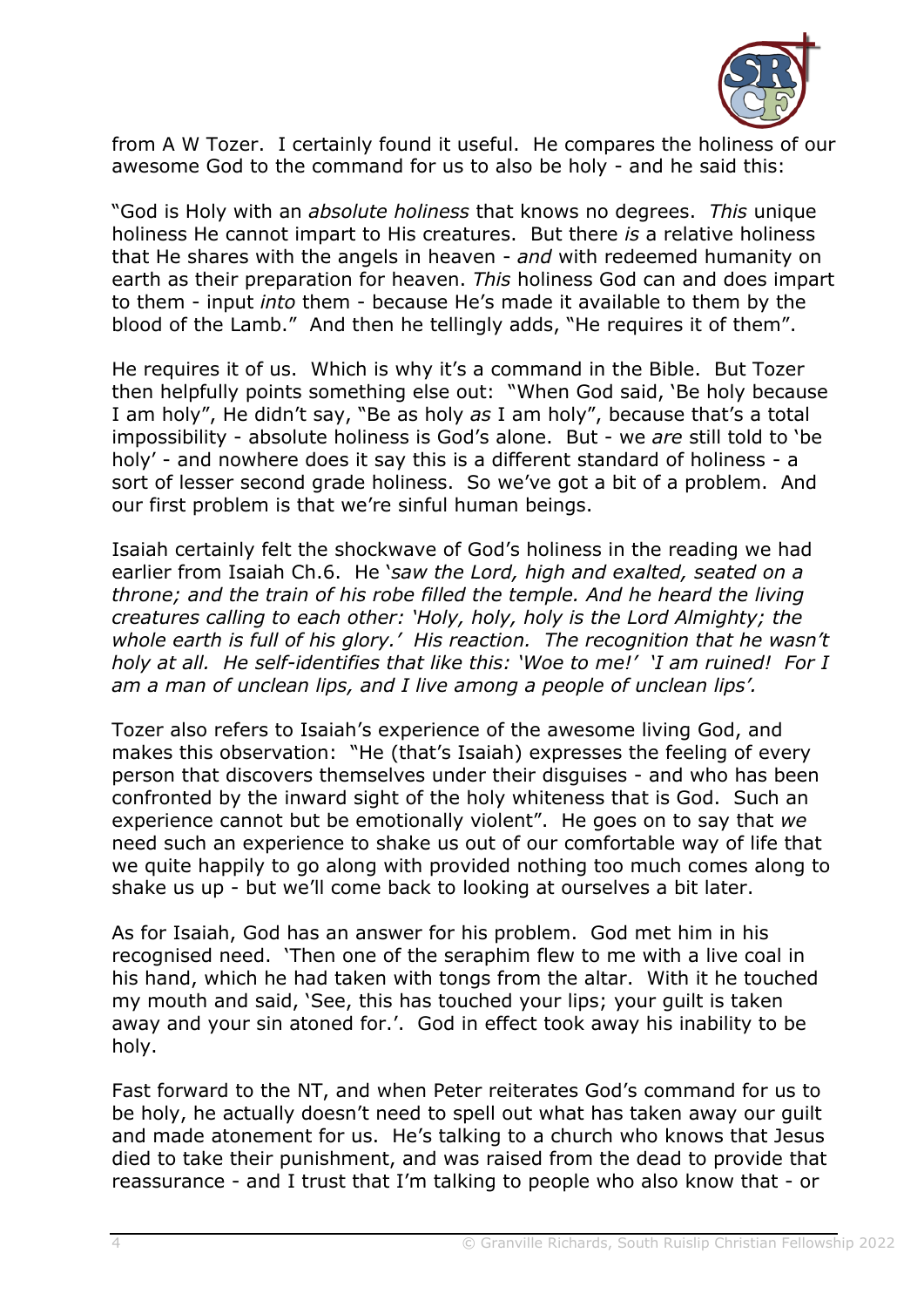

even just aspirating to 'be holy' will be out of reach for you. So if you haven't accepted Jesus as your Saviour from the power and consequences of sin - you need to stop and do that before you do anything else. Because the rest of what I'm saying won't be much use to you otherwise.

Note that Peter not writing a 'how to' manual on being holy here. He does tell his readers not to conform to evil desires and the pattern of their pre-Christian life - and he and others have given further guidance elsewhere.

But down the centuries - some people made up their own 'how to' books on holiness. So for instance, some people advocated differing degrees of severe self-denial, while others advocated celibacy as a route to living best for God. All these ideas were put forward as routes to obtaining holiness. But these practices, even with the best intentions, exemplify attempts, as it were, to pull ourselves up by our own boot laces. There are of course some things we *do* need to exclude, and others include, in a lifestyle set on being holy - but extremes of self expressed self-denial in any form to get God's attention is not in that menu. In the OT, when Elijah contested with the prophets of Bail on Mount Carmel, Bail's prophets took the idea to another level - dancing around cutting themselves thinking self-harm would please their god. Not so our God, the God and Father of the Lord Jesus the Christ.

But this does still leave us with a question we have to answer if we are to obey God's command to "be holy, because I am holy". *How* do we obey His command to be holy - we who are totally unholy in our natural selves because holiness is part of who God is - and not what we are?

Well since holiness is intrinsically the manifest of the character of God it must mean that we have to 'put on' His character in our lives - live by His ethics - and put on His personality, as it were. And since the only example we have of that being done perfectly by a human being is the example of Jesus Christ, then it follows that if someone says that we ought to be Christlike, they are basically saying 'we ought to be holy'. But again - how?

Unfortunately, my skiing days are now far behind me. And even if I had the energy for it, I'd be very scared that the inevitable falls that go with this



activity would, at my age, break a few bones. But that's not half as scary as this!

This is a photo from a paralympic downhill event, and the rear skier here is blind - or virtually blind. So he has to trust implicitly the directions of his Guide just ahead of him, and do *exactly* what he's told. And I suspect that he didn't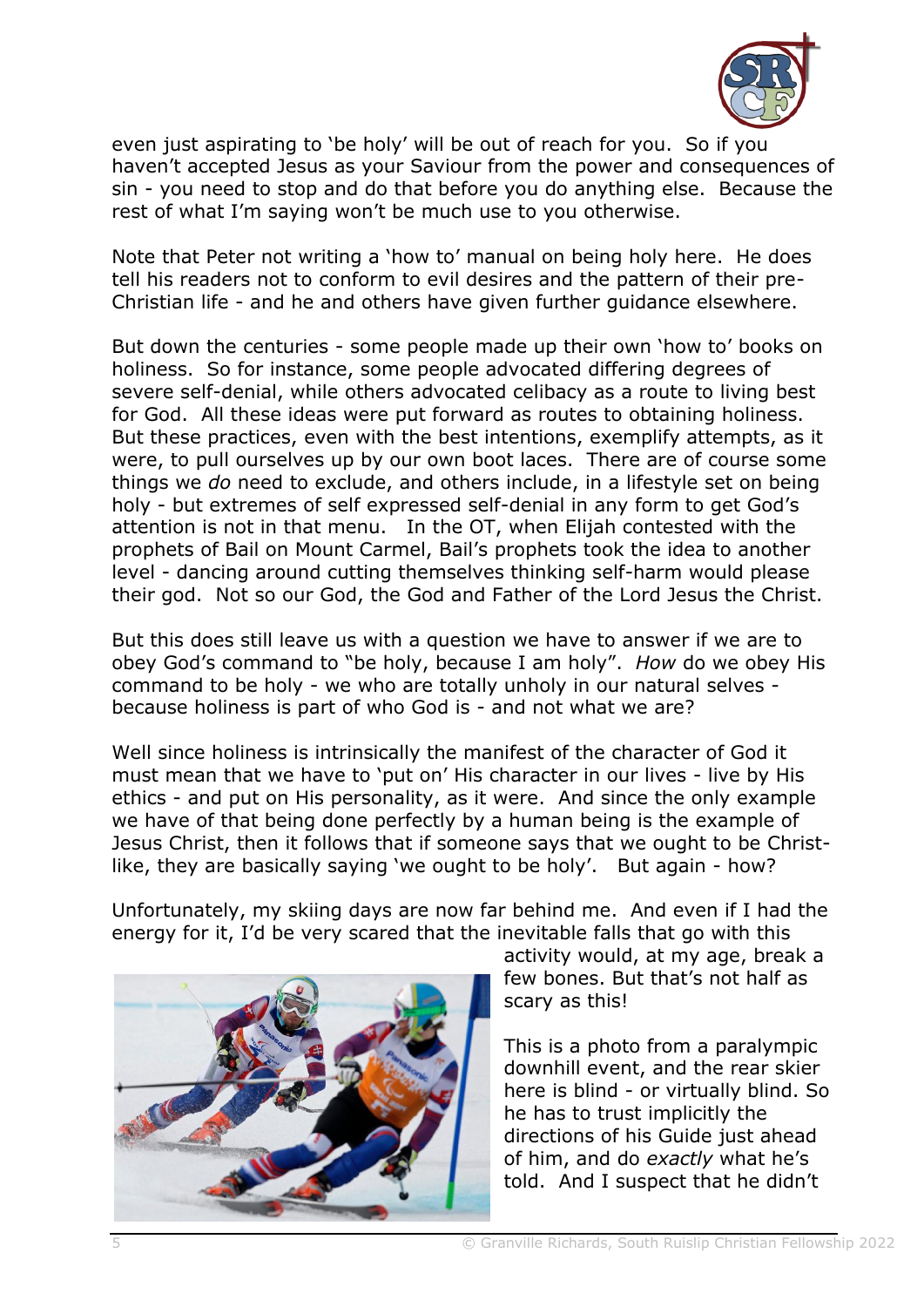

get to this point in his sporting career without some mishaps along the way. And we will have them too - as we - as it were - 'follow blind' our unseen God and do what He says. You see you just can't obey the instruction 'to be holy' by going it alone.

I think I've mentioned before to some people an experience I had a long time ago that happened while I was on my way to work. I worked most of my working life close to Acton Town station, so I was on the Piccadilly Line on my way to work and was just passing under the Western Avenue and pulling into Park Royal station when I distinctly heard God say to me, "All I ask is that you do what I say.". Now that might mean that we will hear directly from God specific instructions from time to time which He will be looking for us to obey, even if we can't see where it's leading us, like our blind skier. But we *already* have a lot of His instructions (and praise the LORD they're available to us in our own languages and without anyone saying we shouldn't read them) so that doesn't have to be the case. But don't rule it out. Mine and others personal histories are peppered with examples of hearing directly from God - and too many and varied to say it's just our imaginations.

So you could say as a sort of broad overview statement, 'Being holy is being the person God wants me to be'. But a question that still leaves us with is, what should walking through life in sync with our distinctly different God look like in us? Or in the terms of our subject this morning, "What should 'holiness' in us look like?"

Can you stand a little more brain work? Just for a few more minutes, can you get back into groups and see what you come up with in answer to that question – "What should holiness look like in us?" Remembering of course, I'm not speaking of us going it alone in this, but doing it with God's enabling.

[PAUSE, DISCUSS & RESPOND]

Going right back to the beginning - the Bible tells us we are made in God's image. That's doesn't mean the He has hands with fingers and thumbs and feet with five toes - because the Bible also tells us - God is spirit.

The image of God we were originally created in is to do with inner character and personality. It was basically holy and could relate closely to the Godhead. But God, in creating us, also gave us something else in our nature - the ability to choose. And He offered us good things to chose - but we blow it - and decided - with the free-will He'd given us - to chose bad. And I'm afraid in that short statement you have the whole record of human history by and large. And if you don't believe me read tomorrow's newspaper

We've just celebrated Easter. The time when God wiped clean the slate of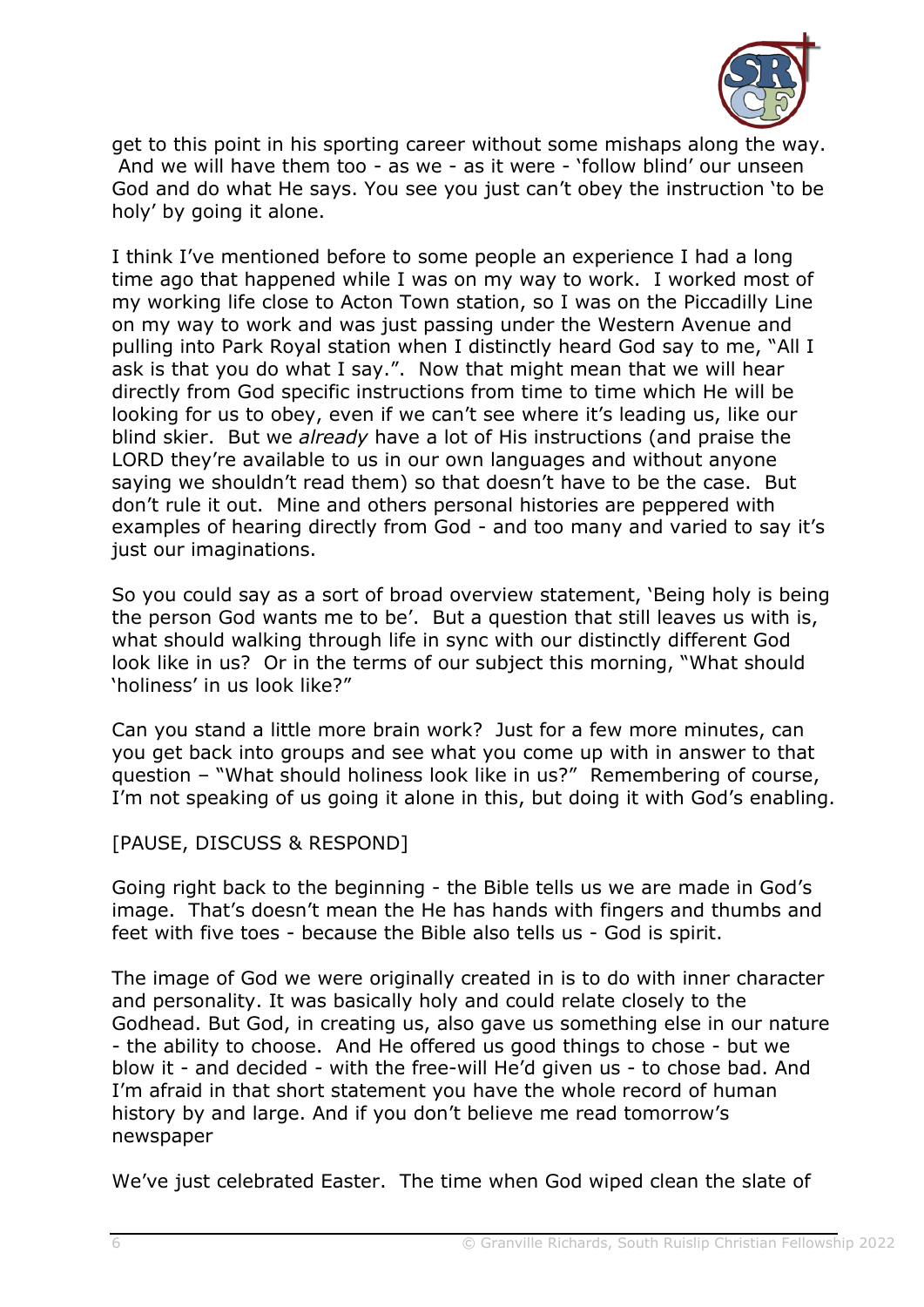

the record of our past failures (if of course we'll turned from chasing after those things, repenting of them, and accepted Him as saviour.). But it was also the time when He opened the door of fresh beginnings and new possibilities. And within the territory of these new beginnings is a reaching out to be what we were originally designed to be - which is holy. Or as Paul in one place puts it - replace our old clothes of disobedience with new garments provided by God - a new set of characteristics that are God's own. And most of the discipleship teachings in the NT are in effect a clothes catalogue illustrating what these holy garments we need to put on look like.

Which is why it was at this point in this morning's talk I was going to start listing some of these items - starting with the fruit of the Spirit. A bit obvious that - the fruit of the Holy Spirit. He's the third person of the Godhead - so they've got to be holy characteristics, haven't they? Love, joy, peace, patience, kindness, goodness, faithfulness, gentleness and selfcontrol. And then I'd have followed with more like them.

But if I'd finished up down that road this morning - which I'm sure could have been useful - I'd have been short-changing you - *even* moving away from our subject. And that's because I would have been missing the fundamental point. I'd have been, in effect, putting the cart before the horse.

All the characteristics we're encouraged to exhibit as Christians have to be the outward expressions of our inner self. They're only symptomatic of something else - and that's our relationship with the living holy God. So being holy - in a nutshell - is all about seeking God *Himself*. Which is why I was perhaps a little bit hard earlier when I sort of put down people in past centuries who'd espoused techniques of self-denial as a route to holiness. Their motivation was often to remove from their lives everything that could distract from the task of 'finding God' and going deeper with Him.

But where do *we* start on this journey of seeking to know our Holy God. Not now just attempting to practise the manifestations of Christianity alone, but to seek God *Himself*. Well - in one sense - we've already on that journey (those of us who have Jesus as our Savour and are already related to God the Father that is). A bit like pilgrim in John Bunyan's 'Pilgrim's Progress' we are already on the road to the celestial city. But there *are* a few a things that can help us on our way. They're not are easy. And none can be done without the help of the presence of the eternal God.

And the first is probably the hardest. We have got to hate sin. I mean, *really* hate it. Paul wrote in Romans 12:9 "Hate what is evil. Cling to what is good". And then a bit further on in v.21, "Do not be overcome by evil, but overcome evil with good". I've got those two verses printed out and taped to the side of my computer monitor. Perhaps you need to print them out too and put them where they will be useful for you to regularly see them.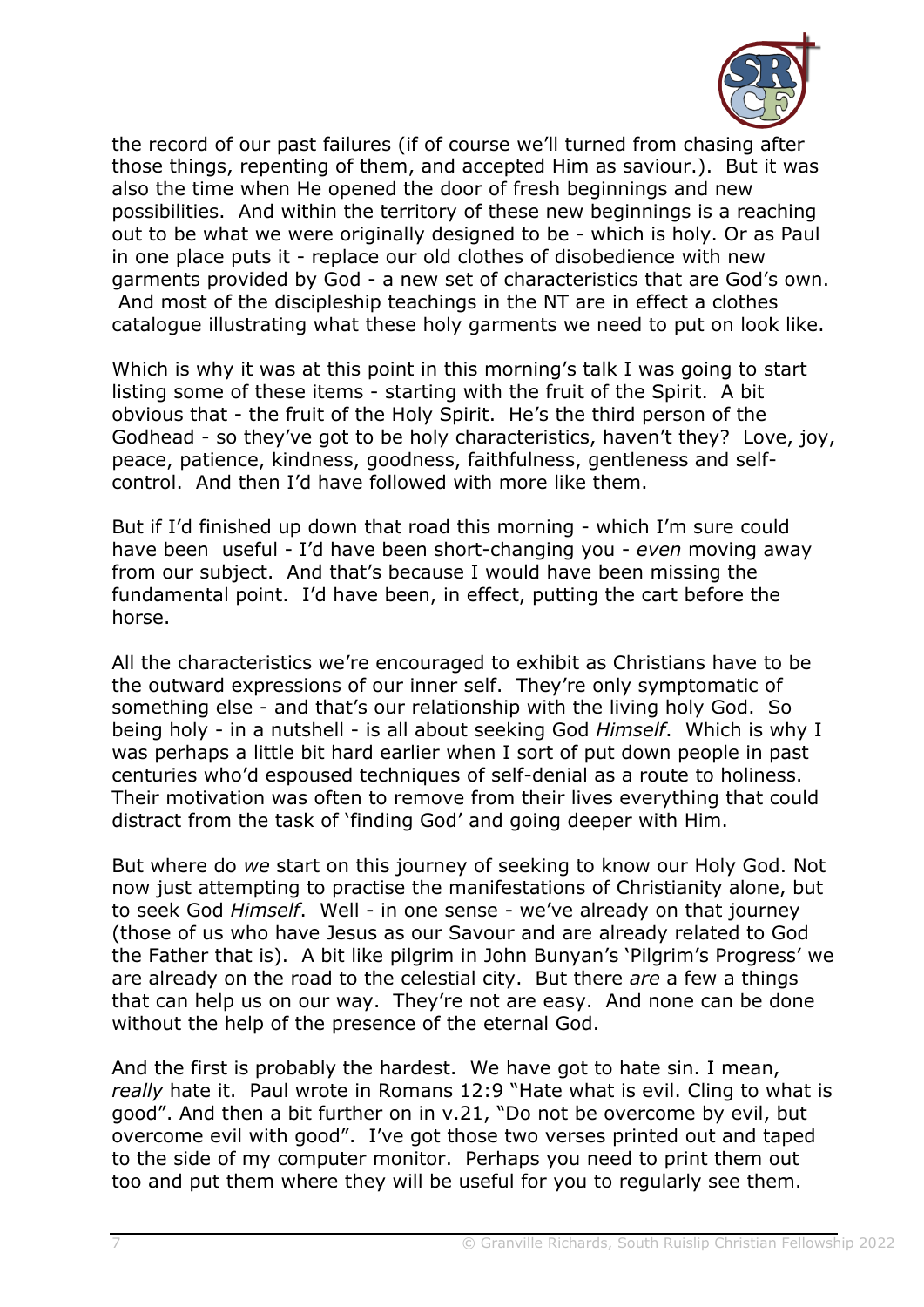

Do you remember the teaching we had a while ago on the armour of God. Keep the shield of faithfulness to God handy - and use it. You cannot, absolutely not, 'be holy' and tolerate known sinfulness in your life. They don't mix. Oil and water doesn't come into it. Yes - we will sin. The Bible recognises that. But we mustn't habitually live in a way that tolerates it in our lives. That's worse that keeping a dangerous unpredictable pet in your home.

I'm not an American Football fan. I'm not a football fan come to that. But in American football I understand they have something called 'time out'. You can stop the game for a break - then pick it up again after a period. But I've recognised in my own life I was living like that - taking time out from holiness by not resisting temptation and the like - then trying to restart it by returning to being obedient to what I knew all along was right. That sort of practice might be within the rules of American football - but it is definitely *not* in God's rule book! There is no 'time out' from obediently seeking Him and His Kingdom - *not* if you want to be holy.

That's the negative. But the positive is best expressed by Jesus Himself when asked about the most important commandment. His answer recorded by Matthew, Mark and Luke was: "Love the Lord your God with *all* your heart and with *all* your soul and with *all* your strength and with *all* your mind". Seeking God is not a part-time hobby - it's a full time occupation.

And Paul - ever practical - expresses how to do that in Romans 12:1 & 2. Therefore, I urge you, brothers and sisters, in view of God's mercy, to offer your bodies as a living sacrifice, holy and pleasing to God B this is your true and proper worship. Do not conform to the pattern of this world, but be transformed by the renewing of your mind. Then you will be able to test and approve what God's will is  $B$  his good, pleasing and perfect will.

And in one sense we've come full circle. Proverbs 9:10 says, AThe fear of the LORD (or if you prefer, the awesome realisation of who God is) is the beginning of wisdom". To get to both where Paul wants us to be in Romans and to live the first and greatest commandment of Jesus statement, we need to be standing alongside Isaiah in Ch.6 and saying "woe is me, I'm undone". We need to admit how unholy we are - then let God undo the unholiness.

And in this we have to start where we are - wherever that is on the journey of our Christian life right now. And the resource God has given us to help us on this journey is prayer.

Anselm was an Archbishop of Canterbury way back in the eleventh century. So more than 900 years ago. One thing he left us was a prayer he wrote. There's an abridged version that's quite useful to use at the beginning of any quite time of Bible reflection or prayer you might be having - but I'd like to draw our service to a close this morning by reading his longer version: